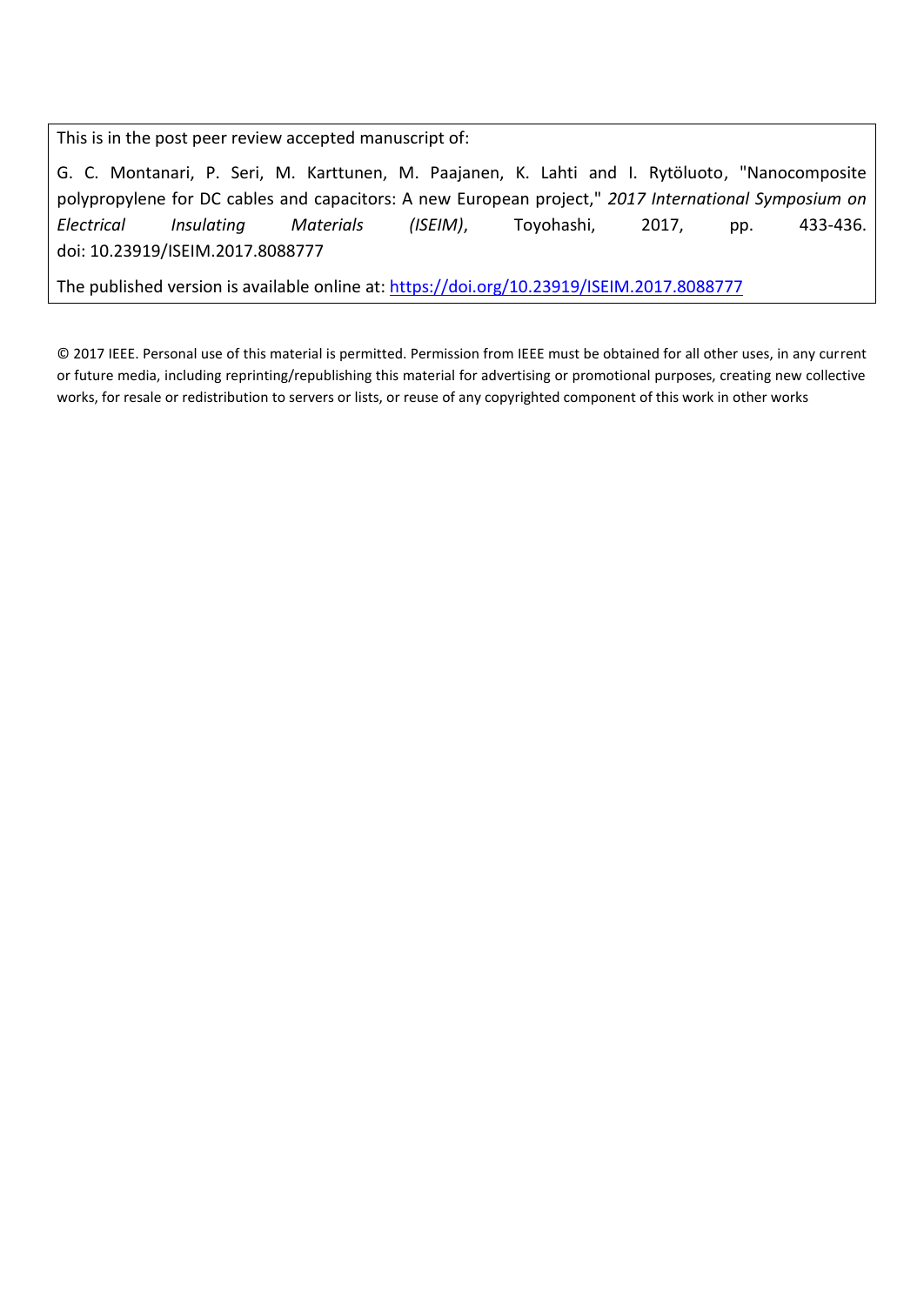# Nanocomposite Polypropylene For DC Cables And Capacitors: A New European Project.

Gian Carlo Montanari<sup>1</sup>, Paolo Seri<sup>1</sup>, Mikko Karttunen<sup>2</sup>, Mika Paajanen<sup>2</sup>, Kari Lahti<sup>3</sup> and Ilkka Rytöluoto<sup>3</sup>

<sup>1</sup>Electrical, Electronic and Information Engineering "Guglielmo Marconi" Dept. (DEI), University of Bologna, Bologna (BO), Italy

<sup>2</sup>VTT Technical Research Centre of Finland Ltd., Tampere, Finland

<sup>3</sup>Tampere University of Technology, Department of Electrical Engineering, Tampere, Finland E-mail[: giancarlo.montanari@unibo.it](mailto:giancarlo.montanari@unibo.it)

*Abstract***— This paper presents the scientific background of a new European project, GRIDABLE, which was launched at the beginning of 2017 and has to deliver results in manufacturing and characterization of LV-MV capacitors and MV-HV cables for DC application. The innovation is in the development of nanostructured materials based on polypropylene and silica, and the relevant capacitor and cable manufacturing procedures. The initial results regarding the electrical properties of PP-SiO<sup>2</sup> materials, which have brought to the proposal of this project, are presented in this paper, focusing on breakdown strength and space charge measurements performed on nanofilled PP films for capacitors.**

*Keywords—HVDC; space charge; nanocomposite; DC cable; Capacitor; SiO<sup>2</sup>*

## I. INTRODUCTION

A new European project, that is, GRIDABLE (Polymer Nanocomposite Insulation Material Enabling Integration of Renewables and DC Storage Technologies in the AC Energy Grid) was launched recently under the HORIZON 2020 framework funded by the European Community. Various partners, from universities and research institutions to cable and capacitor manufactures, are involved. The project aim is to develop a new generation of nanostructured polymeric materials suitable for DC cables and capacitors. In addition, the project aims in its last stage to launch, on a pre-production scale, industrial prototypes of DC power capacitors and cables using industrial machinery throughout the production chain.

The base material chosen for this project is thermoplastic, i.e. polypropylene (PP); having excellent electrical and thermal properties for energy applications, and good potentiality regarding mechanical properties, besides being completely recyclable. The choice to add nanofillers, specifically  $SiO<sub>2</sub>$  with and without functionalization, fits to the objective to improve the electrical and thermal properties and reach higher design field and temperature for the same design life and reliability of the present DC technology, that is, XLPE (cross-linked polyethylene) for cables and PP for capacitors.

Preliminary work, presented in this paper, indicates that such objectives can be reached, upon proper selection of the base PP and surface treatment of the nanofillers. The paper describes the criteria for material selection, the preliminary test data, and discusses the potentiality of the project in comparison with the present materials and technologies used in DC cables and capacitors, with particular emphasis to capacitors development. Breakdown strength and space charge test results are shown

which may support the developments which are the aim of the project.

## II. THE PROJECT

The aim of GRIDABLE is to develop  $PP/SiO<sub>2</sub>$  nanocomposites with proper nanoparticle functionalization and dispersion, demonstrating the improvements this novel material can bring to the state of the art of HVDC cables and DC capacitors insulation. Under high DC electric fields, XLPE insulation is currently the typical solution proposed by the cable industry. Such material may experience reliability issues related to the formation of space charge, which can happen through slow charge injection and transport, or through fast charge pulses [\[1\],](#page-4-0)[\[2\].](#page-4-1) In addition, XLPE is not recyclable and its processing is quite energy intensive and complex.

Regarding space charge suppression, or reduction, it has been shown already that space charge injection can be minimized by controlling polymer morphology and crystallinity, and accumulation can be minimized working on charge mobility adding nanoparticles able to create low-energy trapping sites at the nanoparticle surface and on the interaction zones between the nanoparticle and the polymer matrix [\[3\]](#page-4-2)[-\[5\].](#page-4-3)

Different space charge accumulation choosing a  $PP/SiO<sub>2</sub>$ nanocomposite over XLPE could contribute to solve major issues coming from long term or single polarity switching event. The production speed is also expected to be higher, and the total energy consumption of the  $PP/SiO<sub>2</sub>$  processing to be significantly lower, thanks to the reduction in the melt viscosity and the absence of the curing/degassing steps when using  $PP/SiO<sub>2</sub>$ . Moreover, recyclable  $PP/SiO<sub>2</sub>$  can allow having thermoplastic material with longer life cycle, which is in agreement also with IEC recommendations. The electrical characterization and long term reliability assessments for this material will be defined through simultaneous accelerated voltage and temperature conditioning, statistical models for life and large-area multi-breakdown analysis. Once this novel HVDC insulation material have been extensively tested and proved suitable for commercial production, the accumulated processing and material know-how can be utilized for preproduction scale composite compounding and extrusion for capacitor films and HVDC model cables, finally validating their quality according to the industrial standard.

Thus, the GRIDABLE project is not only focused on the applied research for a novel material, but rather in developing a complete industrial solution.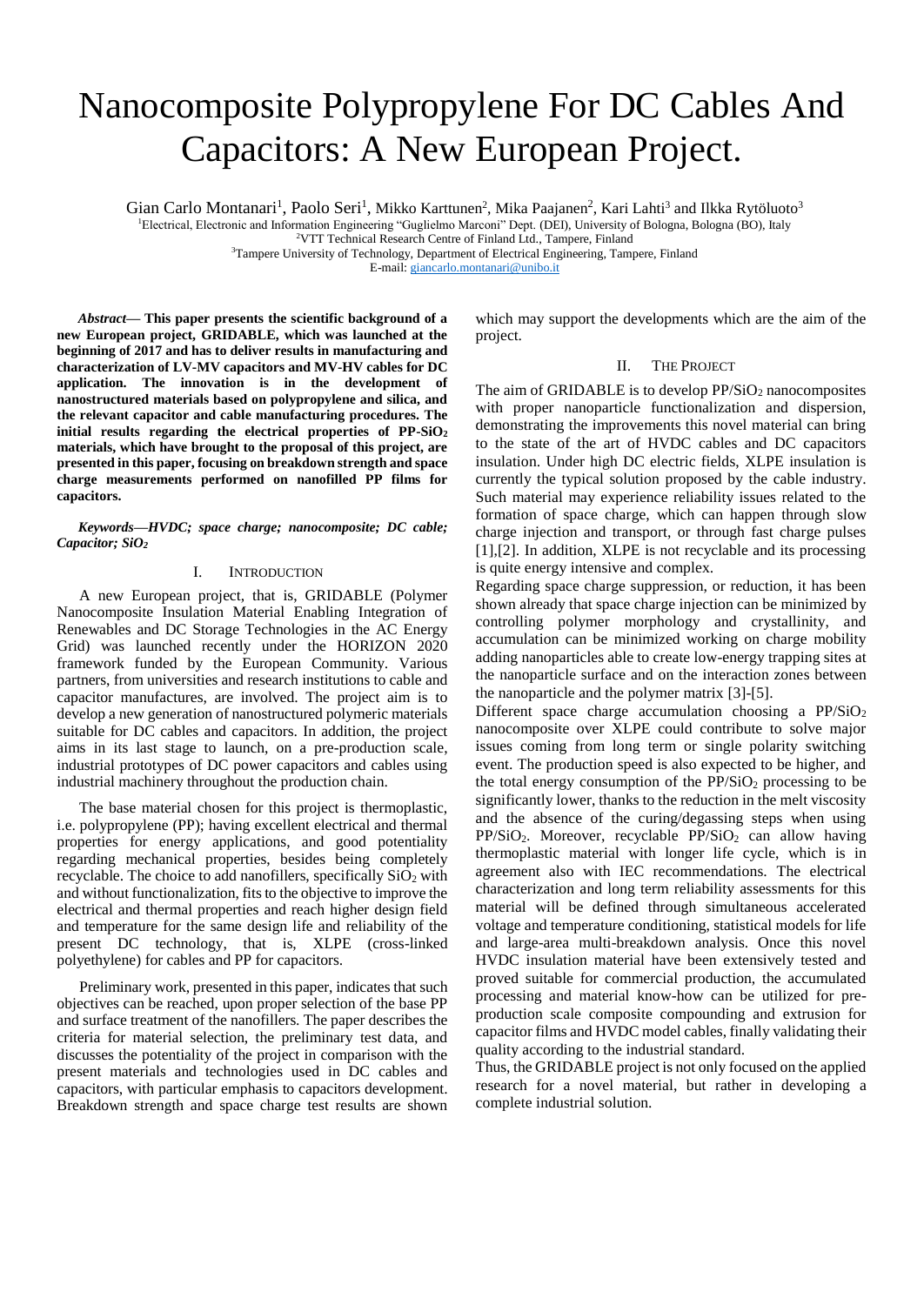# III. SPACE CHARGE AND AGING

The accumulation of space charge in electrical insulation has been recognized to be a major aging factor in DC insulatio[n \[3\]-](#page-4-2) [\[5\].](#page-4-3) As an example, [Figure 1](#page-2-0) shows how a small amount of accumulated space charge can distort the laplacian electric field. This will in turn influence the degradation rate and life expectancy of the insulating material. Due to the power law which describes the aging rate under electrical stress, even a moderate increase of electrical field inside the insulation can significantly accelerate the local degradation mechanism driven by electrical stress. Indeed, the relationship between aging rate,  $K$ , the electrical stress,  $E$ , and the so-called voltage endurance coefficient,  $n$ , can be described by the inverse power life model (IPM), defined by eq.1 [\[6\]\[7\]:](#page-4-4)

$$
K(E) = K_D \left(\frac{E}{E_D}\right)^n
$$

where  $E_D$  is design field and  $K_D$  the corresponding aging rate constant. If, e.g., the electric field inside insulation locally becomes 20% higher than ED, and considering a life of 30 years at failure probability 1% for a design field of 40 kV/mm, and n=15, the increase of electric field will bring to life reduction of 90%, that is from 30 to 3 years.

Hence, accumulation of space charge can be the main accelerated degradation process in DC insulation. If, in addition, voltage polarity inversions phenomena are present (as it may happen in transmission assets), the accumulation of homocharge (that is, charge having the same sign as that of the near electrode) can bring to further abnormal field distribution, causing significant field enhancement at the interface insulation-electrode, which can affect apparatus reliability and life [\[8\].](#page-4-5)

Any material which has to be used as DC insulation, therefore, has to be characterized to be space charge free at the operating field and temperature, and nanostructuration can help increasing field and/or temperature above which space charge accumulation becomes large enough to affect field profile and/or accelerate local degradation mechanisms [\[6\],](#page-4-4)[\[9\].](#page-4-6)

## IV. TESTING PROCEDURES

# *A. Space charge measurements*

Space charge measurements were carried out by the Pulsed Electro-Acoustic (PEA) method. In the PEA method, a specimen is subject to the superposition of a DC voltage U0 and a pulsed voltage Up(t). Charged particles injected by the DC field interact with the bulk material due to the pulsed voltage, producing an acoustic pressure wave that is transduced into a voltage signal by a piezoelectric sensor. The trend of this signal in time is then related to the charge distribution in space by known parameters, such as the sound velocity in the specimen, its thickness, and the applied electric field. Besides information on space charge profiles (i.e. charge density vs. distance) and their evolution as a function of the electric field, quantities were extracted from space charge profiles detected by PEA, such as threshold for space charge accumulation. This is a fundamental parameter for the characterization of insulating material for DC applications, because, as mentioned above, the presence of



<span id="page-2-0"></span>Figure 1 - Space charge (A) and electric field profile (B) measured at the beginning, during and at the end of polarization with (laplacian) field of 60 kV/mm. The maximum field bulk material is subject to is about 70 kV/mm, after 300 s.

space charge in the insulation can modify substantially the electric field distribution and, hence, the insulation life [\[10\]-](#page-4-7) [\[12\].](#page-4-8) The space charge measurements were performed on thermally pre-treated specimens (72 hours at 60° C in vacuum). This is done to remove traces of water diffused into the material that can deeply influence the final results [\[13\].](#page-4-9) Measurements during 3-hour polarization (while DC voltage is applied) and depolarization (while DC voltage is absent) times are carried out in this work. Tests are done at 30°C, in controlled environment, with fields ranging from 7.6 to 38.5 kV/mm, in order to unravel the low field and high field behavior of space charge and, in particular, find out the threshold for space charge accumulation. The threshold field is obtained by identifying a bend from the linear ohmic relationship between the stored charge density at a specific field and depolarization time,  $q(E,t)$ , derived from the space charge profile measurements as follows:

$$
q(E,t) = \frac{1}{L} \int_0^L |q_p(E,x,t)| dx
$$

where 0 and *L* denote the electrodes positions and  $q_p(E, x, t)$  is the space charge profile for a given poling field  $E$ . Induced or capacitive charges at the electrodes are not taken into account. Calculation is made 2 s after switching off the voltage.

# *B. DC multi-breakdown measurements*

Large-area DC multi-breakdown measurements were performed as described in [\[14\].](#page-4-10) In order to realize self-healing breakdown measurement, two 90 mm wide sheets of commercial Zn-Al-metallized BOPP film were used as electrode films, above and under the specimen film, thus forming a test capacitor with an active area of about  $81 \text{ cm}^2$ . Electrical contacts with the metallized films were made by means of aluminum clamp electrodes at the both ends of the bottom plate. The breakdown measurements were performed in transformer oil,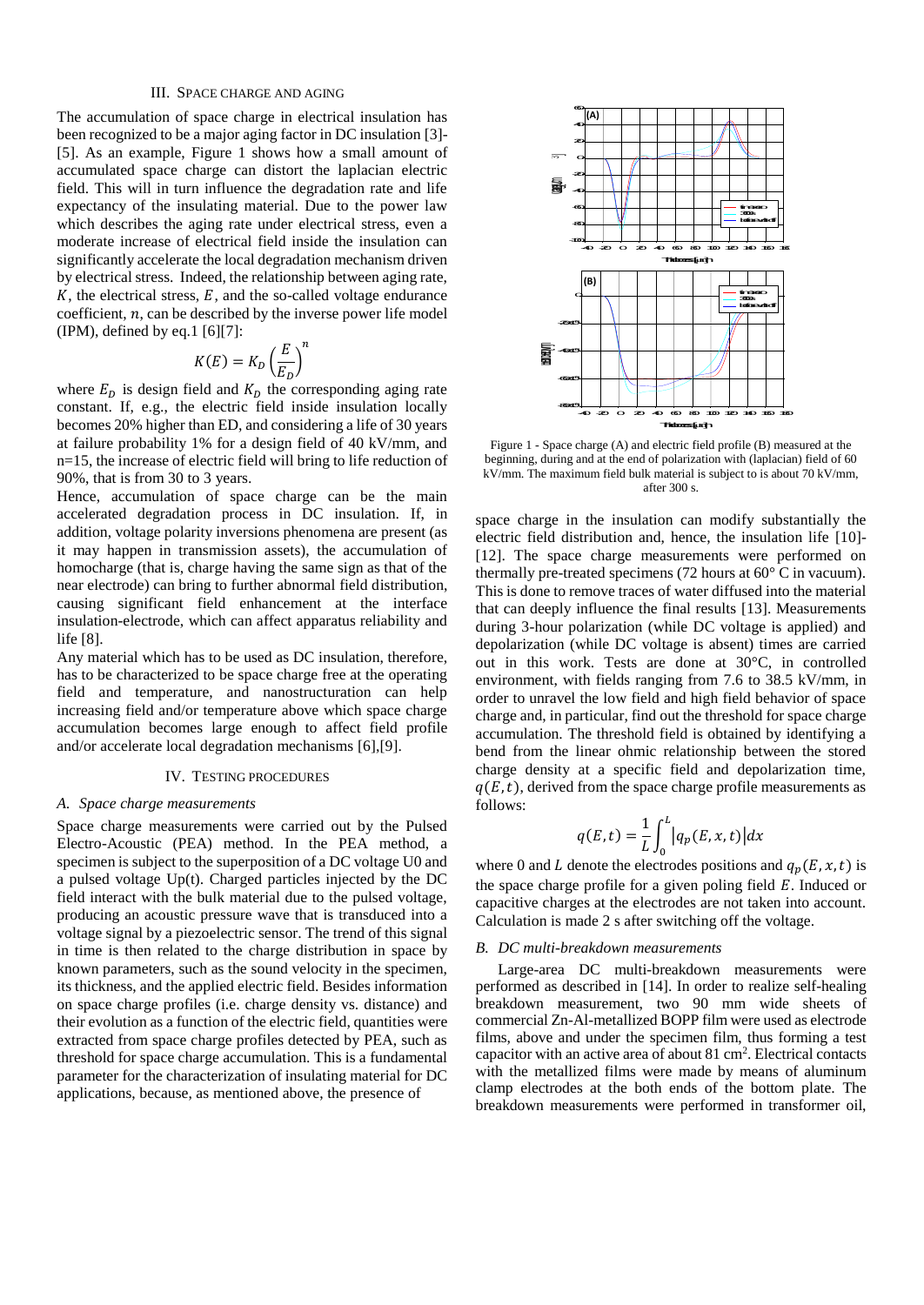according to with the IEC-60243, in order to mitigate surface flashovers and other non-breakdown events occurring at the specimen and electrode film edges. During each discharge event in the test capacitor, discharge current, test capacitor voltage and time-signature of the event were recorded by a high-resolution oscilloscope. This allowed precise determination of breakdown voltage, voltage drop, peak current, discharge energy and various pulse time parameters, for each discharge event. A video was recorded from the top of the test capacitor unit for the whole duration of the breakdown measurement, thus allowing detailed chronological analysis of the breakdown progression after the measurement. The breakdown fields were calculated event-byevent by measuring the average thickness around each discharge spot by means of the video recording and the specimen film thickness map in MATLAB. Albeit more laborious, this procedure minimizes the error in the breakdown field calculation due to film thickness deviation [\[14\].](#page-4-10) Prior to the statistical analysis of the breakdown results, a data qualification procedure based on the discharge energy and breakdown voltage characteristics of the self-healing breakdown process was performed in MATLAB to exclude possible non-breakdown events from the measurement data (such as partial discharges and consecutive breakdowns occurring close to or at previous breakdown sites). A detailed description of the procedure is omitted here and can be found elsewhere [\[14\].](#page-4-10) Finally, for the statistical analysis of the qualified breakdown data sets, the 2 parameter (2-p) Weibull distribution was used:

$$
F(V_S) = 1 - \exp\left[-\left(\frac{V_S}{\alpha}\right)^{\beta}\right] (2)
$$

where  $V_s$  is breakdown voltage (or field),  $\alpha$  is the scale parameter, corresponding to failure probability 63.2%, and  $\beta$  is the shape parameter, related Weibull plot slope and, thus, to data dispersion. Maximum-likelihood estimation (MLE) and nonlinear regression (NLR) methods were used for the Weibull parameter estimation and the analysis was performed by Weibull++ and MATLAB software. One-sided and doublesided 90% confidence bounds were calculated for the Weibull parameters and breakdown percentiles by the Fisher Matrix (FM) method.

#### V. MATERIAL SPECIFICATIONS AND COMPOUNDING

The nanocompounds selected and characterized in this work include a capacitor-grade isotactic polypropylene homopolymer matrix, and 1.0–4.5 wt-% of hexamethyldisilazane (HMDS)-treated hydrophobic fumed silica nanoparticles. An antioxidant package consisting of a main process stabilizer and a co-stabilizer was added to each compound to prevent thermo-oxidative degradation of the PPmatrix during melt-processing. The raw materials were premixed, dried for 1.5 h in oven (70 °C) and for 0.5 h in vacuum, and thereafter compounded by a co-rotating twin-screw extruder. Continuous nitrogen gas purge and a melt filter were utilized. The compounded strands were cooled, pelletized and dried prior to film manufacturing. For laboratory-scale specimen manufacturing, the dried compounds were first extruded into ~700 µm cast films and stretched biaxially thereafter, resulting in films ~15−20 µm in thickness. Pilotscale films were manufactured at a Brückner pilot film line

consisting of a single screw extruder with a flat die, a casting station, machine- and transverse directional orientation (MDO and TDO) units, and a winder. The selected compounds were melted in the extruder and cast on a chill roll which was set at a temperature of 62°C. The film was then reheated and stretched in the MDO unit followed by reheating and stretching in the TDO unit. Biaxially stretched film thickness was in the range of 15–18 µm.

# VI. PRELIMINARY EXPERIMENTAL RESULTS AND DISCUSSION

## *A. Space charge accumulation*

Figure 2A shows an example of space charge profiles obtained by PEA on specimens of the base and nanostructured materials. As can be seen, the difference is minimal. This is confirmed by the space charge threshold characteristics, showing that the threshold for space charge accumulation at  $20^{\circ}$ C is between 15 and 20 kV/mm for all tested materials. This value is in line with that found on best-grade XLPE in a previous EU-funded research project, that is HVDC.



Figure 2 – Space charge profiles at 38 kV/mm (A) and space charge threshold characteristics (B) for PP pure and filled 1.8wt% and 4.5wt%.

Such results look a promising basis to work on the improvement on nanofiller compatibilization and its dispersion in the base PP, as well as to look at improved technological processes which can increase the space charge accumulation threshold and the rate of growth of charge amplitude as function of applied field.

## *B LARGE-AREA DIELECTRIC BREAKDOWN PERFORMANCE*

The large-area multi-breakdown distributions of the 1.0–4.5 wt- % laboratory-scale silica–BOPP nanocomposite films and an unfilled BOPP reference films are summarized by the Weibull plots of [Figure 3A](#page-4-11). Compared to the unfilled reference BOPP, it is shown that increasing silica content reduces the DC breakdown performance in the >5 % breakdown probability region, but it also leads to an increase of the shape parameter, that is to a decrease of the breakdown distribution dispersion [\[15\].](#page-4-12) Interestingly, the Weibull graphs of the 1.0wt-% silica-BOPP and the unfilled BOPP intersect in the 5–10 % breakdown probability range, with the nanostructured BOPP showing higher electric strength in the low probability region. This is promising for the breakdown statistics of film capacitors, for which the design electric field is limited by the weakest points in the polymer film. Indeed, both the increase of the voltage breakdown distribution homogeneity and the improvement in the low-probability breakdown behavior may be considered as more significant factors for capacitor design